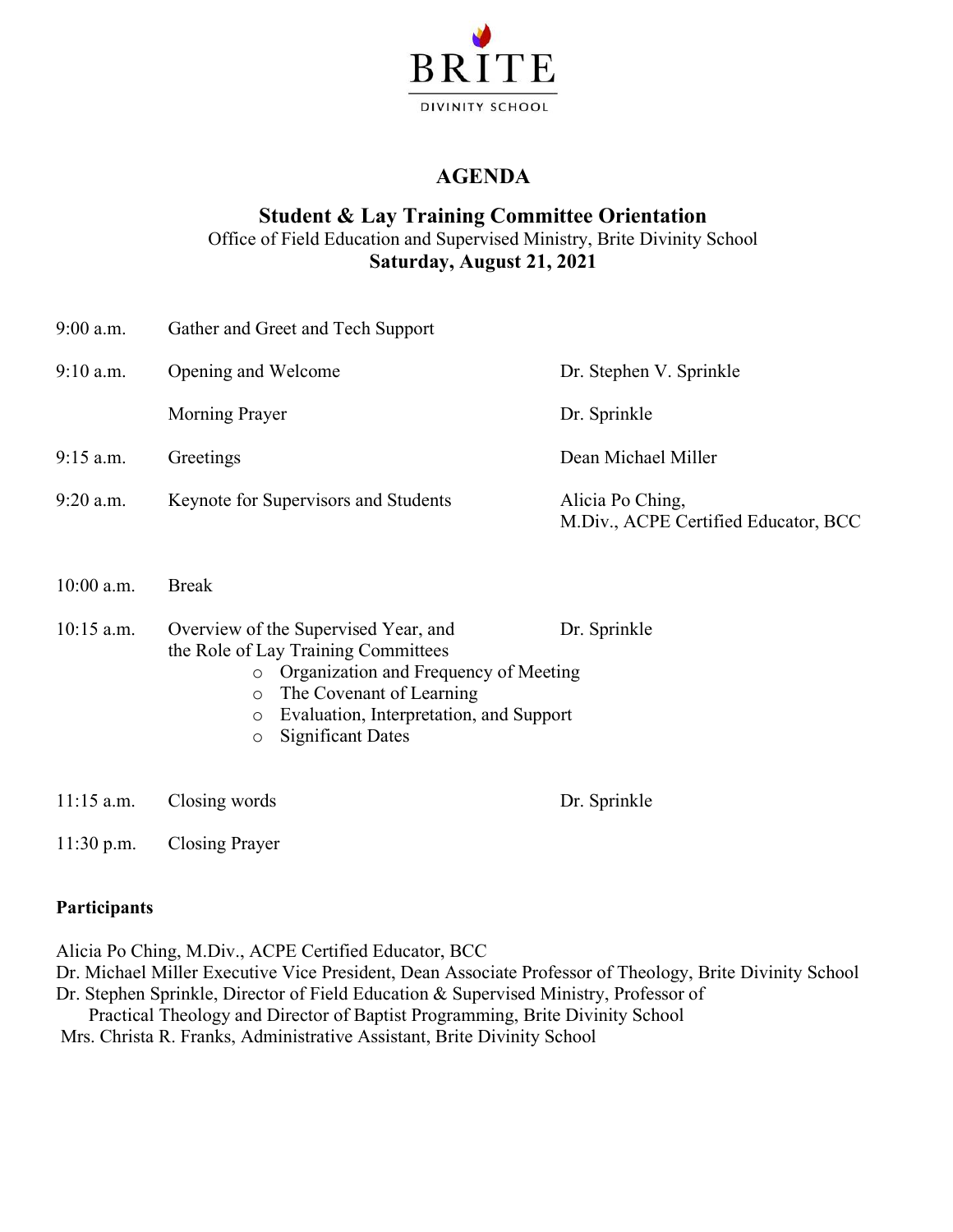## **THE SUPERVISED YEAR**

(Overview)

The Supervised Year is based on the premise that growth in ministry requires doing ministry and also being involved in critical reflection on the experience. The over-all goal is not just doing something in the church. As one serves in a church the goal is to understand what it means to be an integrated personality in ministry and a minister of reconciliation in a divided and violent world.

**"The Supervised Year is considered a single unit for completion of the requirement. Failure to complete either Supervised Ministry I or Supervised Ministry II successfully will result in the necessity to retake the entire Supervised Year, Fall and Spring. No exceptions."**

#### **I. SETTING**

The setting needs to be a place where a broad experience of ministry can take place. It is preferred that this be in a local church or agency setting. The parish-based position needs to be one in which there can be participation in worship, education, visitation, preaching at least once a semester, and a total experience in the life of the church. It is strongly suggested that no more than 20 hours (including preparation) per week be required of the student.

A student's setting may be in a non-parish context (i.e. hospital chaplaincy, agency or industrial chaplaincy, and so forth). Students are highly encouraged to choose a setting where the basic skills of ministry usually available in the parish may also be acquired through experiences during the year. Not all extra-parish settings are approvable. Permission from the Director, based on actual commitments to grant the student experience in basic ministerial skills and duties, must be given in order for an extra-parish setting to be approved.

#### **II. LAY TRAINING COMMITTEE**

The Lay Training Committee (LTC) is comprised of three to seven persons who are a part of the student's setting, with one of the members serving as a convener or chair of the committee. They are to be a supportive group which works with the student in doing critical reflection on his/her ministry. The LTC meets with the student at least once a month for about two hours. They evaluate the student's ministry and progress during the year. The LTC submits a written evaluation at mid-term and at the close of the semester. A full-day orientation is held for the committee. Information of the orientation will be announced soon.

The convener's duties are to:

- a. send adequate notice of time and place of meetings to the student and committee members,
- b. convene the meeting and end the meeting on time,
- c. discuss agenda for meeting with the student,
- d. consult with the pastoral supervisor about the progress of the group, and
- e. submit a written evaluation each semester of the seminarian which reflects the thinking of the entire committee.

In the case of a non-parish setting for ministry, the LTC will take on the form of a Peer Training Committee. This means that peers in CPE or agency life may be recruited for this evaluative dimension of the Supervised Year. Members of this group must have first-hand knowledge of the ministry performed by the student. Unless an LTC is successfully recruited by the student in the non-parish setting, the setting will not be approved.

In most cases the supervisor does not meet with the LTC on a regular basis. It is important for the student to have the opportunity to function with his/her committee, and so fulfill a separate and significant dimension of evaluation.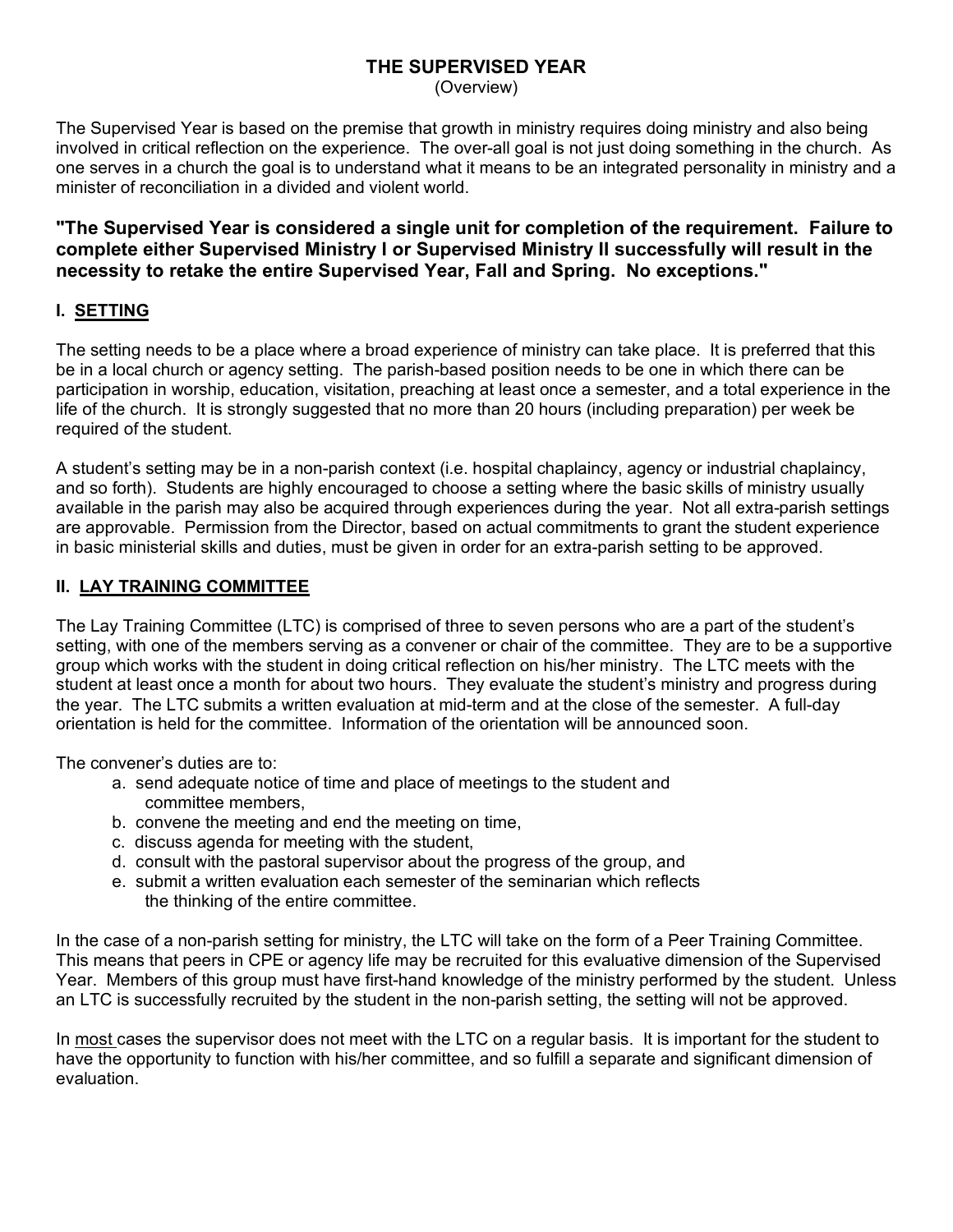#### **III. COVENANT**

The Learning Covenant, written by the student in negotiation with the supervisor, lay committee and Director of Field Education/Supervised Ministry, is a central part of the program. Although the covenant is under constant revision, it needs to be adequately written to cover the needs of the minister in training.

Some of the areas the Learning Covenant will cover include:

- 1. personal and professional goals
- 2. theology of ministry
- 3. time management as related to work/school/personal life
- 4. priority of learning needs
- 5. clear, measurable performance objectives
- 6. work agreement
- 7. spiritual and devotional development
- 8. clear understanding of appropriate interpersonal professional boundaries

#### **IV. SUPERVISOR**

The supervisor needs to be a person who is or has recently been involved in ministry in the church. Supervisors are expected to attend a one-day orientation session. The details will be announced.

Supervisors meet at least once a week with the student. This is to be a regularly scheduled meeting. Together they look at ministry and in particular the ministry of the student. Supervisors share their own experience in ministry, do critical reflection with the student, and provide possible guidelines for doing ministry. Together they set an agenda, in most cases related to the learning covenant. They also review the weekly/monthly self-evaluation prepared by the student and consider the Mid-Term and Final Progress Report.

#### **V. THEOLOGICAL REFLECTION GROUP**

The Theological Reflection Group (TRG) is made up of five to eight peers who meet weekly with a TRG leader (minister). Through the use of case studies, critical incidents, verbatims, and other group process methods, the students reflect on their experience in ministry. The student learns to reflect and articulate the meaning of his/her church experience in theological terms. Issues and/or concepts of the student will be considered. The TRG leader will evaluate the student at both mid-semester and the end of the semester.

**The PRTH 65013 / 65023 class you enroll in and the TRG group are one in the same. THE STUDENT MUST REMAIN IN THE SAME TRG CLASS DAY AND TIME FOR BOTH SEMESTERS OF SUPERVISED MINISTRY.** (PLEASE REMIND YOUR ADVISOR WHEN REGISTERING FOR THE SPRING SEMESTER.) **Approval from the Director of Supervised Ministry must be obtained to change the day you are enrolled in.** If approval is given to change your class day and all the classes are filled, it is the student's responsibility to find someone to exchange with.

#### **VI. FIELD EDUCATION / SUPERVISED MINISTRY DIRECTOR**

The Field Education / Supervised Ministry Director will be available to meet with the student on a regular basis. An appointment may be scheduled with the administrative assistant. The student is expected to make appointments as necessary.

#### **VII. ORIENTATION SESSIONS**

The Supervisor and Lay Training Committee orientations will be announced. Students, Supervisors and LTC Conveners will receive a Supervised Year Manual at their orientations for a more detailed analysis of the year.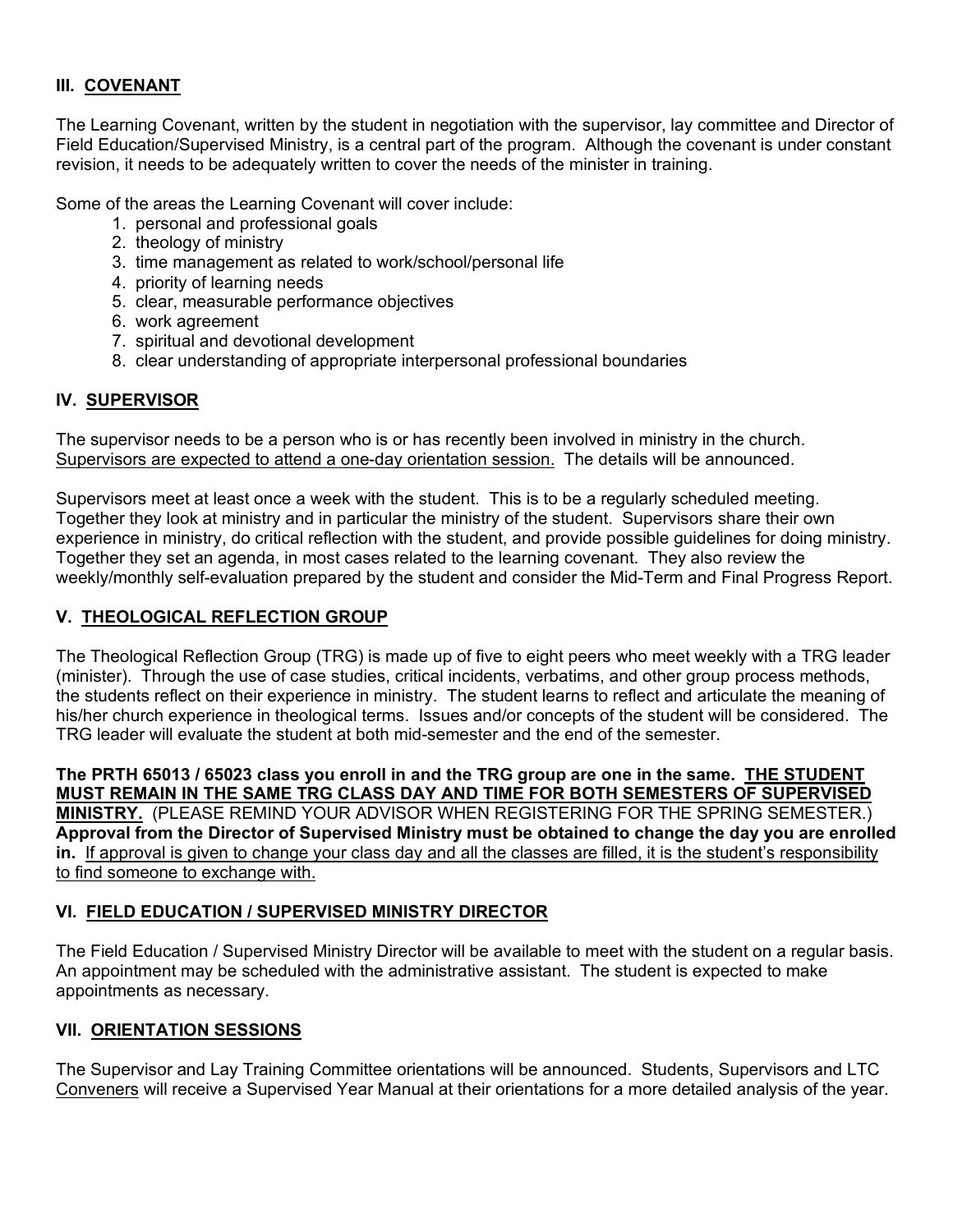## **YOUR FIRST LAY TRAINING COMMITTEE MEETING**

I. Welcome and Introductions Convener

All present to share their names.

II. Opening Prayer Designee'

This is a theological meeting — not a business meeting, though good order is essential to the LTC (Lay Training Committee). The Convener should designate someone ahead of time to pray.

Included in the prayer should be the Student Minister, the members of the church/agency, and all they serve. Scripture is appropriate, as well, at the choice of the Convener.

- III. Setting sights for the meeting
	- A. Brief agenda touching on the tasks to be accomplished during the hour
	- B. Sharing each person's expectations of the LTC for the year.

### IV. Committee makes a covenant with each other and the student.

Various items could be included in such a covenant, but here we offer a "boilerplate" idea for you to use. It is important to secure agreement from each LTC member to each item. A short discussion of each one should accomplish this purpose nicely. Each person should sign the covenant, and the Convener should receive the original for safe-keeping. Copies may be provided to each member and the student later.

(See Attachment A.)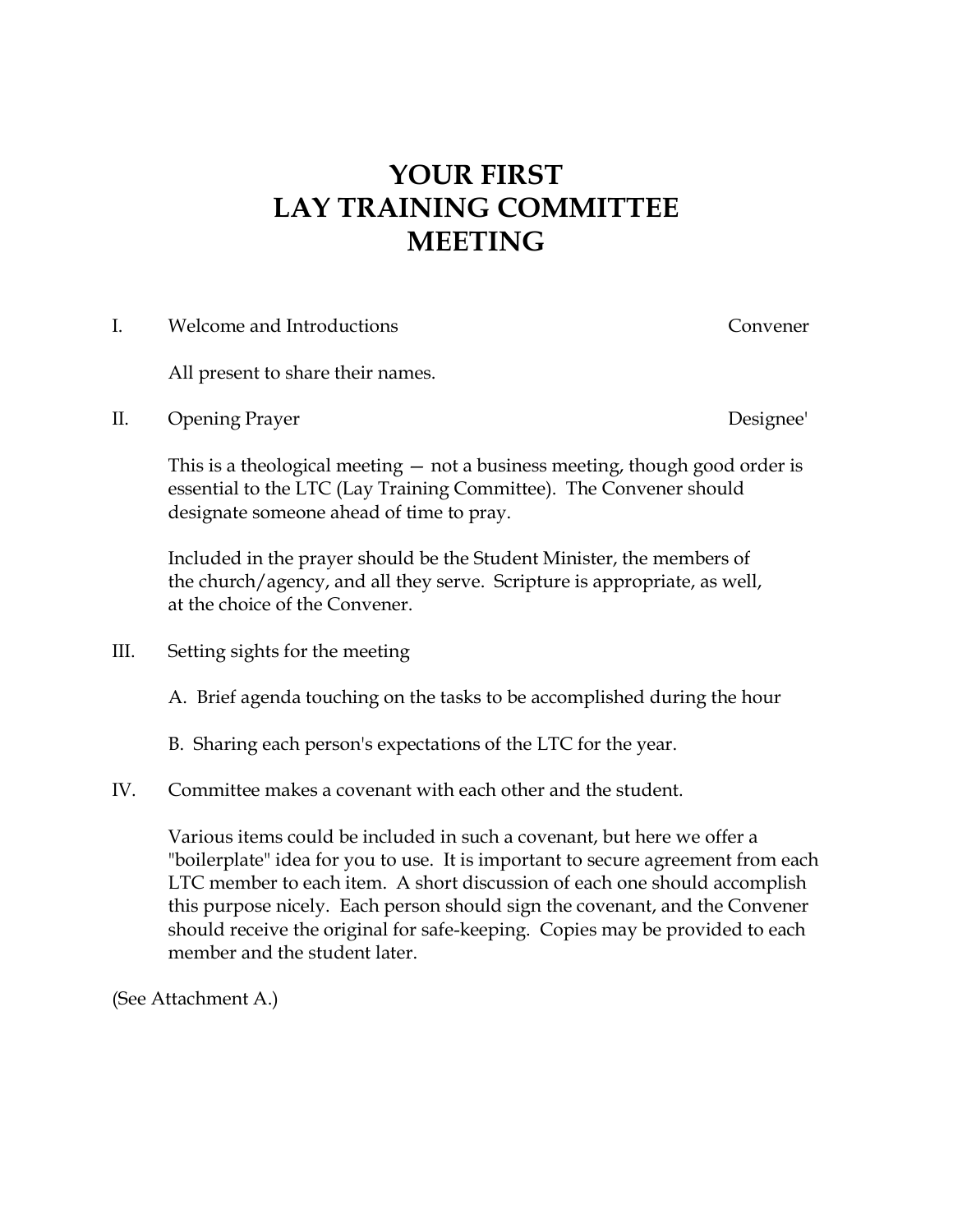V. Personal statement by the student

A few moments in which the student gives an account of his/her faith journey, and how the student came to Divinity School.

VI. Committee members and student carry out a brief analysis of their field setting.

A. What are the strengths of this setting? What is attractive about our community?

B. What areas possibly need strengthening in our setting?

- VII. Share upcoming duties and events in our student's ministry with the committee.
- VIII. Assignment of evaluation tasks, special duties, and brief discussion of other new business. Someone should be asked to pray for the opening of the next meeting at this time.
- IX. Reminder of next meeting time and place.
- X. Closing prayer(s) and dismissal, done by Convener or someone designated by the Convener.